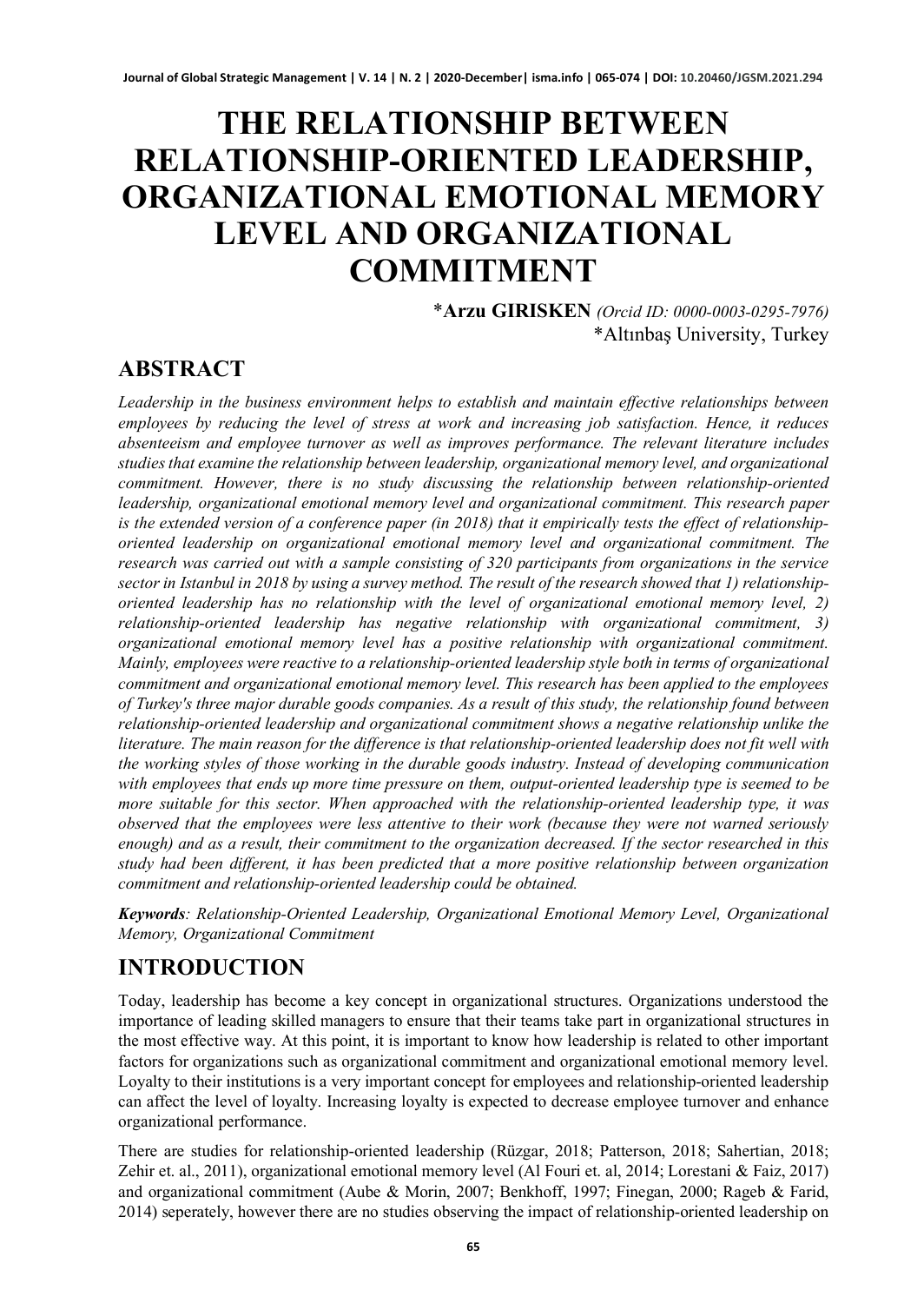organizational memory level and organizational commitment in the literature. In this study, the mediatory effect of relationship-oriented leadership on the relationship between organizational commitment and organizational emotional memory level is also examined.

In the highly competitive business environment it will be beneficial for business professionals and management academics to understand the new concepts in management. Relationship-oriented leadership is the first concept that will be focused.

## **RELATIONSHIP-ORIENTED LEADERSHIP**

Relationship-oriented leadership is associated with establishing relationships with people, promoting cooperation and teamwork, increasing job satisfaction of employees, and developing behaviors to ensure integration with the organization. In addition, (1) supporting, (2) developing, and (3) recognizing behavior patterns form the basis of relationship-oriented leadership (Yukl, 2002: 61).

Relationship-oriented leadership style is mainly focusing on developing personal relationships, showing approval and enhancing inspiration. These leaders support their employers by listening and giving advices to them. (Tran, Q. H., 2020)

Supportive leadership behavior includes considering and accepting the feelings and needs of other people. It helps to establish and maintain effective interpersonal relationships. Some forms of supportive behavior reduce stress levels at work as well as increase job satisfaction. Increasing job satisfaction and decreasing stress lower absenteeism and employee turnover in the workplace, thus increasing performance (Yukl, 2002: 63). Studies have shown that supportive leaders have high levels of satisfaction with their employees, managers and their jobs; however, it does not support the argument that supportive leadership improves the performance of employees (Yukl, 2002: 64).As the employees, especially supervisors are more likely to exhibit relationship-oriented leadership to fulfill team needs. (Briker, Walter & Cole, 2020).

Few studies have discussed mediating factors such as elevation of employees' self-confidence, reduction of stress, trust in their superior and willingness to do more for their superior that affects the relationship between supportive leadership behavior and performance (Vroom & Jago, 1988: 32; Bragg & Andrews, 1973: 728; Cooper & Wood, 1974: 128; Yukl, 2002: 65).

Developing leadership behavior, on the other hand, includes managerial activities that help individuals develop their abilities and allow for job arrangement and career development. Coaching, mentoring, and career counseling are among developing leadership behaviors. This type of leadership behavior provides leaders, employees, and organizations with many benefits. The benefits for employees include better job organization, faster career development, an increase in self-confidence, and development of professional ability. The potential benefit for leaders is that they feel satisfied as they are helping others gain experience and develop. Benefits such as an increase in organizational performance, commitment of employees to the organization, and the number of potential people who can be promoted to positions that require high-level responsibilities can be regarded among the contributions of developing leadership behavior to the organization (Yukl, 2002: 66; Goldstein, 1986: 21; Bradford & Cohen, 1984: 12).

Recognizing leadership behavior includes praising and appreciating others for their effective professional performance, recognizing significant progress, and a substantial contribution an employee has made to the organization. This type of leadership can be in the form of praise, reward, or award ceremony. The relevant literature emphasizes a positive relationship between rewards and employee satisfaction; however, it has been reported that there is no consistent relationship with performance (Kim & Yukl, 1995: 362; Lowe et al., 1996: 386; Podsakoff & Todor, 1985: 56; Yukl, 2002: 67). Although descriptive studies have noted that effective leaders should appreciate, recognize, and praise their employees on their development, some empirical studies have found a negative relationship between praise and performance (Kluger & DeNisi, 1996: 255).

# **ORGANIZATIONAL EMOTIONAL MEMORY LEVEL**

When the concept of memory is examined from an organizational aspect, we can see that it is related to the transfer of the organization's accumulation of knowledge to the future and that it consists of mass beliefs, behavioral patterns, and material memory units that have differences in terms of their content, dissemination, access, and level. Organizational memory fulfils the function of transmission of the organization's knowledge to the future, enhances input efficiency, improves efficiency of decision-making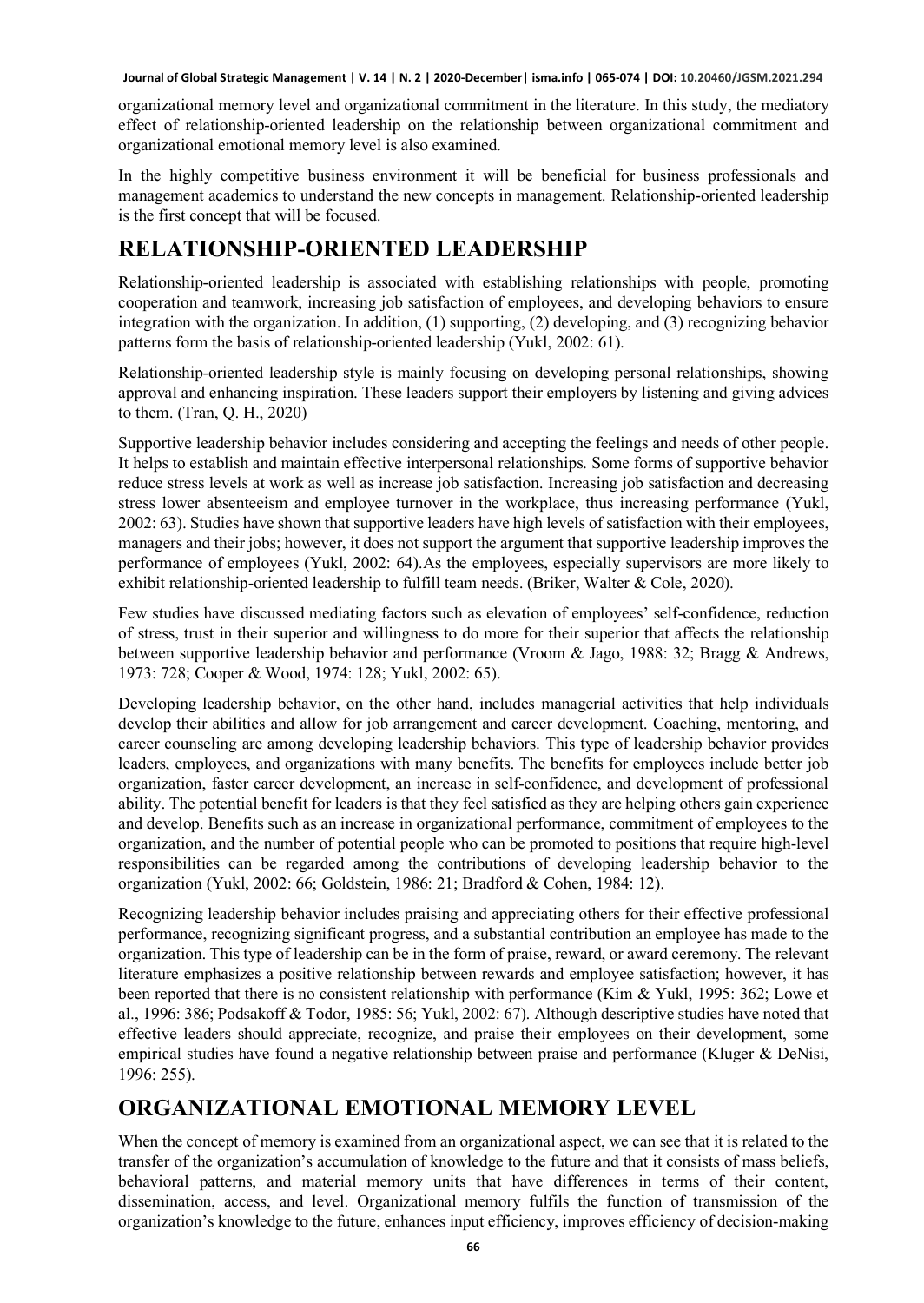processes and helps to establish an understanding among stakeholders of the organization (Cote, 2014: 9). The mood aspect of organizational memory is also very important. In addition to the cognitive elements of organizational memory, the element of emotion is also regarded as a concept that needs to be examined individually. As a result of studies conducted by Akgün et al. (2012: 10), the new concept of 'organizational emotional memory' has entered into the literature.

With its most general definition, organizational emotional memory is defined as the storage of emotional experiences and events that occur unconsciously over time. Thanks to the organizational emotional memory, knowledge and skills in the brains of each individual in the organization are made available to the organization. General knowledge and skills are acquired and procedures are kept in usage documents through group work (Holan, 2011: 13). Technically, creation and implementation of organizational emotional memory enable the use of information which is carried from the past to the present in the most general sense in current activities. As a result, efficiency of the organization is increased. Development of organizational emotional memory systems also plays an important role in increasing the efficiency of the organization. Organizational performance can also be at the desired level in organizations that have adopted organizational emotional memory. Using these tools to increase the sharing of information to be used in the formation of organizational emotional memory will also boost commitment to the organization (Alvesson, 2013: 15).

The organizational emotional memory level refers to the extent to which emotional memory is accumulated in an organization and the level reached as a result of this accumulation. Antonakis et al. (2009) discussed the organizational emotional memory level as the sum of emotional memory accumulated in all stakeholders and non-human elements of the organization. Theoretically, the organizational emotional memory level is considered as the result of the existing emotional memory in organizational emotional memory storage units. From an operational point of view, emotional memory, which is inactive, that is, it cannot be used in the activities of the organization, is not included in the organizational emotional memory level. In other words, emotional memory stored in a stakeholder is idle unless it can be included in the activities of the organization and makes no operational sense.

# **ORGANIZATIONAL COMMITMENT**

The concept of organizational commitment first began to attract the attention of academic researchers in the late 1960s and academic interest has continued to increase since the 1970s. Organizational commitment measures emotional relationships, how individual participate and their membership understandings, needs and desire to continue being as the part of the organization (Aram, Jameel. & Abd Rahman, 2020).

Among the main reasons for continued interest in the concept of organizational commitment is the intrigue in identifying the ties of stakeholders to the organization they belong to and seeing it as an important place (Kim & Brymer, 2011, p. 7). Today, commitment level of the stakeholders of the organizations to the specific organization is regarded as one of the most important issues in terms of the individual performance of the stakeholders. Employees' attitudes and behaviors toward the organization are directly related to their organizational commitment levels (Snape & Redman, 2010, p. 9).

For organizations to survive in the conditions of fierce competition, stakeholders must be committed to the organization's goals and objectives. Employees' attitudes and behaviors toward the organization, as well as having the necessary equipment, directly affect individual and organizational performance. There is a direct proportional relationship between the positive attitudes and behaviors of the stakeholders and the strength and performance of the organization. Therefore, attitudes and behaviors of the stakeholders and their commitment to the goals and objectives of the organization are of vital importance for the organization (Ashfort et al., 2011, p. 3).

# **RESEARCH METHODOLOGY**

The literature includes studies that examine the relationships between leadership, organizational memory and organizational commitment. However, there is no study investigating the relationship between relationship-oriented leadership with organizational emotional memory level and organizational commitment. This research empirically tests the relationship between relationship-oriented leadership, organizational emotional memory level and organizational commitment (no relationship) as well as the moderator role of relationship-oriented leadership in the effect (no relationship) of organizational emotional memory level on organizational commitment (positive relationship).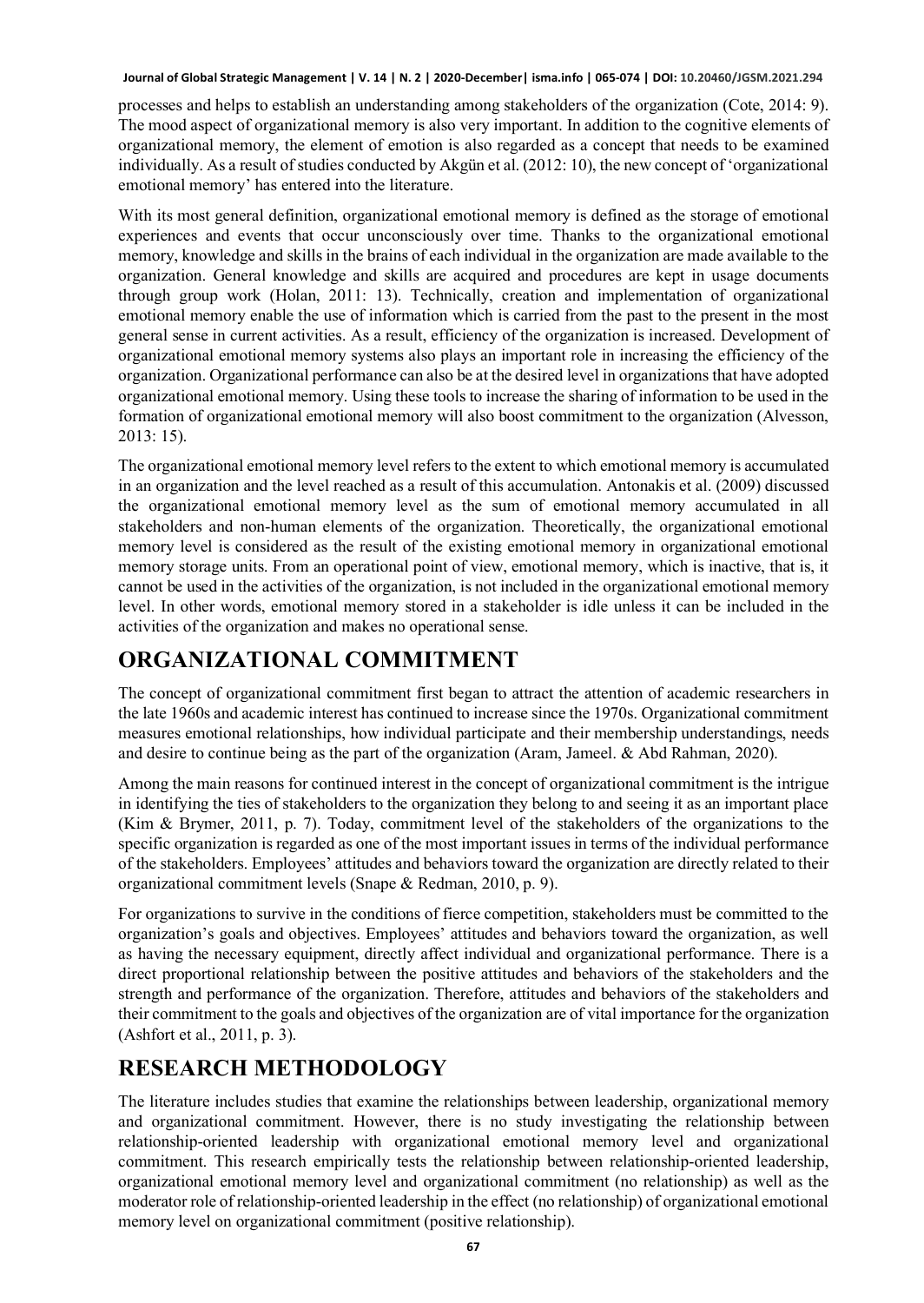The research was carried out with a sample consisting of 320 participants between 24-49 years old, from organizations in the service sector (3 leading durable goods companies) in Istanbul in 2018 by using an online quantitative survey method. 39% of the participants were women and 72% of the participants were white collard. The sample tolerance is 5.6% in 95% confidence interval.

#### **Figure 1**. Research Model



According to the research model, there are three hypothesis:

H1: There is a relationship between Relationship-Oriented Leadership and Organizational Emotional Memory Level.

H2: There is a relationship between Relationship-Oriented Leadership and Organizational Commitment.

H3: There is a relationship between Organizational Emotional Memory Level and Organizational Commitment.

### **RESEARCH ANALYSIS & FINDINGS**

Statistics is a science that concerns collection, classification, organization, and presentation of numerical data. It is a technique used to make the data collected through scientific methods meaningful. Descriptive statistics, on the other hand, includes methods and techniques used for collecting, describing, and presenting numerical data.

Before the variables in the theoretical model were subjected to factor analysis, the Kaiser-Meyer Olkin (KMO) measure of sampling adequacy was performed to determine whether the data obtained from the pre-application were suitable for factor analysis. In addition, the diagonal values of the anti-image correlation matrix were examined using Bartlett's sphericity test. The KMO result was calculated at 0.88, which is considerably higher than the lower limit of 0.70, which is considered statistically significant. Bartlett's sphericity test results also indicated a significant relationship.

#### **Table 1**. KMO and Bartlett's Test for Sphericity

| Kaiser-Meyer Olkin (KMO) measure of sampling adequacy | 0.883      |           |
|-------------------------------------------------------|------------|-----------|
|                                                       | Chi-Square | 4.375.080 |
| Bartlett's Test for Sphericity                        | df         | 105       |
|                                                       | Sig.       | 0.000     |

In the next stage, variables such as Relationship-Oriented Leadership (ROL - 5 measures), Organizational Emotional Memory Level (OEML - 14 measures), and Organizational Commitment Level (OCL - 7 measures) were subjected to factor analysis. As a result of the factor analysis, 11 questions in the effective relationship scale were excluded from the scale because they showed a factor distribution below 0.50 and fell to different factors by reducing the reliability. The remaining 15 questions were divided into 3 factors. The variables included in factor analysis together with their factor loadings are shown in the table below: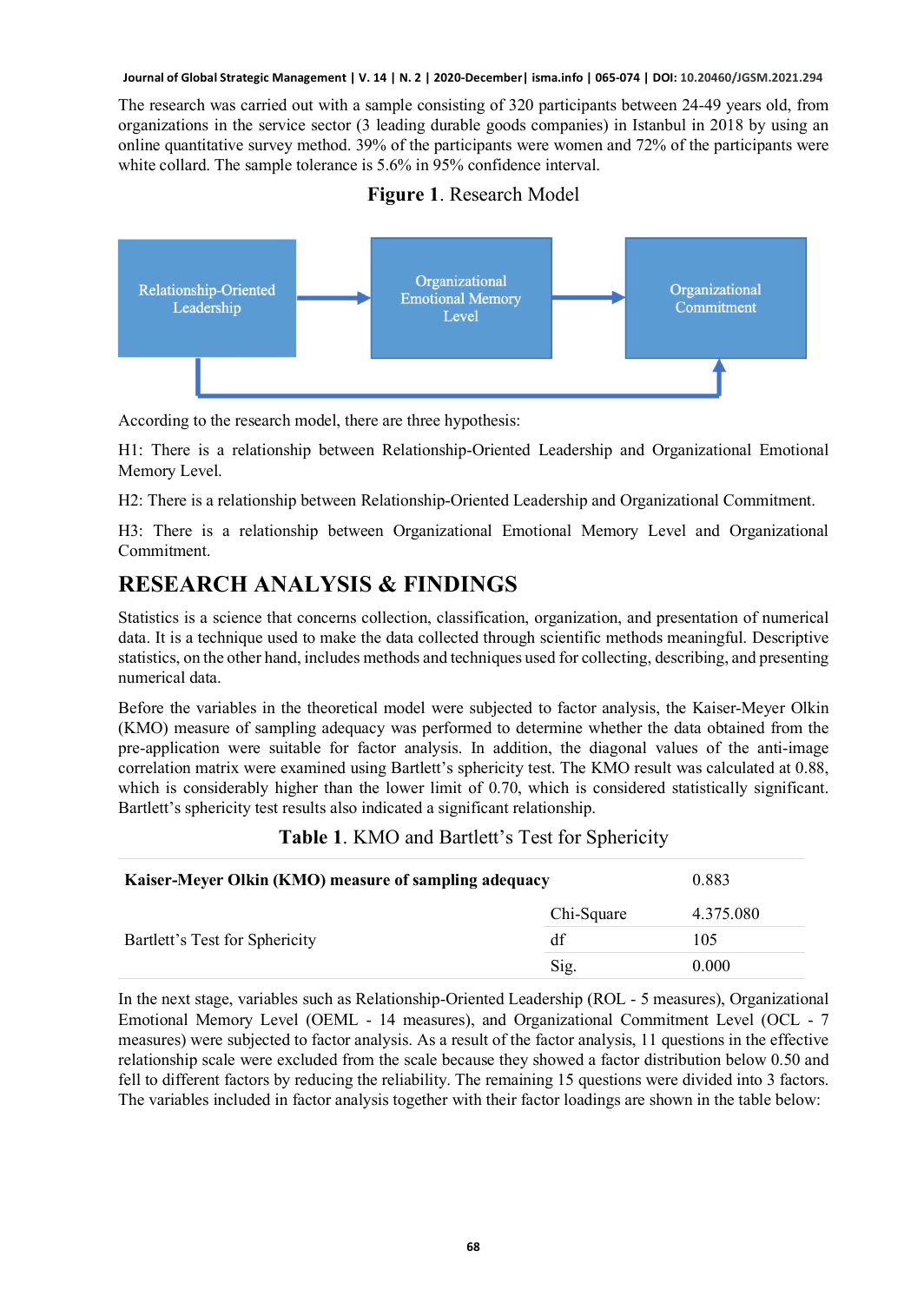| <b>Rotated Variable Matrix</b>                                                                                                                                                                                      |          |               |       |
|---------------------------------------------------------------------------------------------------------------------------------------------------------------------------------------------------------------------|----------|---------------|-------|
|                                                                                                                                                                                                                     | Variable |               |       |
|                                                                                                                                                                                                                     | 1        | $\mathcal{P}$ | 3     |
| ROL4. Appreciates the contributions and achievements of employees                                                                                                                                                   | 0.870    |               |       |
| ROL3. Consults employees when making decisions that affect them.                                                                                                                                                    | 0.863    |               |       |
| ROL2. Informs employees about activities affecting them.                                                                                                                                                            | 0.840    |               |       |
| ROL1. Also establishes relationships with employees regarding issues outside<br>of work.                                                                                                                            | 0.828    |               |       |
| ROL5. Helps employees to resolve disputes, conflicts, disagreements.                                                                                                                                                | 0.820    |               |       |
| OEML5: Emotional experiences we have gained at our organization from the<br>past are reflected in the working environment through aesthetic design,<br>brochures, meeting rooms, corridors, sculptures and artwork. |          | 0.770         |       |
| OEML7: The emotional experience we have gained from the past is used as a<br>guide to support the decision-making process at our organization.                                                                      |          | 0.763         |       |
| OEML13: Emotional experience we have gained from the past is used for<br>solving customer problems at our organization.                                                                                             |          | 0.739         |       |
| OEML12: Emotional experience we have gained from the past is used to<br>compete with rivals at our organization.                                                                                                    |          | 0.708         |       |
| OEML6: Emotional experiences we have gained from the past are used for<br>determining the strategies related to the activities we carry out at our<br>organization.                                                 |          | 0.694         |       |
| OEML1: Emotional experience we have gained from the past is used for<br>solving problems at our organization.                                                                                                       |          | 0.679         |       |
| OCL4: Teamwork is more important than individuality at our organization.                                                                                                                                            |          |               | 0.807 |
| OCL3: Employees of our organization are open and honest with each other.                                                                                                                                            |          |               | 0.775 |
| OCL6: My colleagues give me confidence in my work.                                                                                                                                                                  |          |               | 0.750 |
| OCL7: Our organization has a warm working environment.                                                                                                                                                              |          |               | 0.688 |
| <b>Extraction Method: Principal Component Analysis</b>                                                                                                                                                              |          |               |       |
| Rotation Method: Varimax with Kaiser Normalization                                                                                                                                                                  |          |               |       |
| a The rotation converged in four consecutive iterations                                                                                                                                                             |          |               |       |

#### **Table 2**. Factor Analysis Results

The literature review has shown that the reliability analysis is performed before the validity analysis especially in scale development studies. The reason behind this is the fact that a scale which is unreliable cannot be valid. Reliability analysis means that a measuring tool yields consistent similar results in all cases. If reliability is not provided for a scale, there is no need to conduct a validity study (Çelik & Bindak, 2005). Statements prepared should be examined in terms of their consistency, determination, and the power to receive the reactions that are desired to be observed without evoking reactions.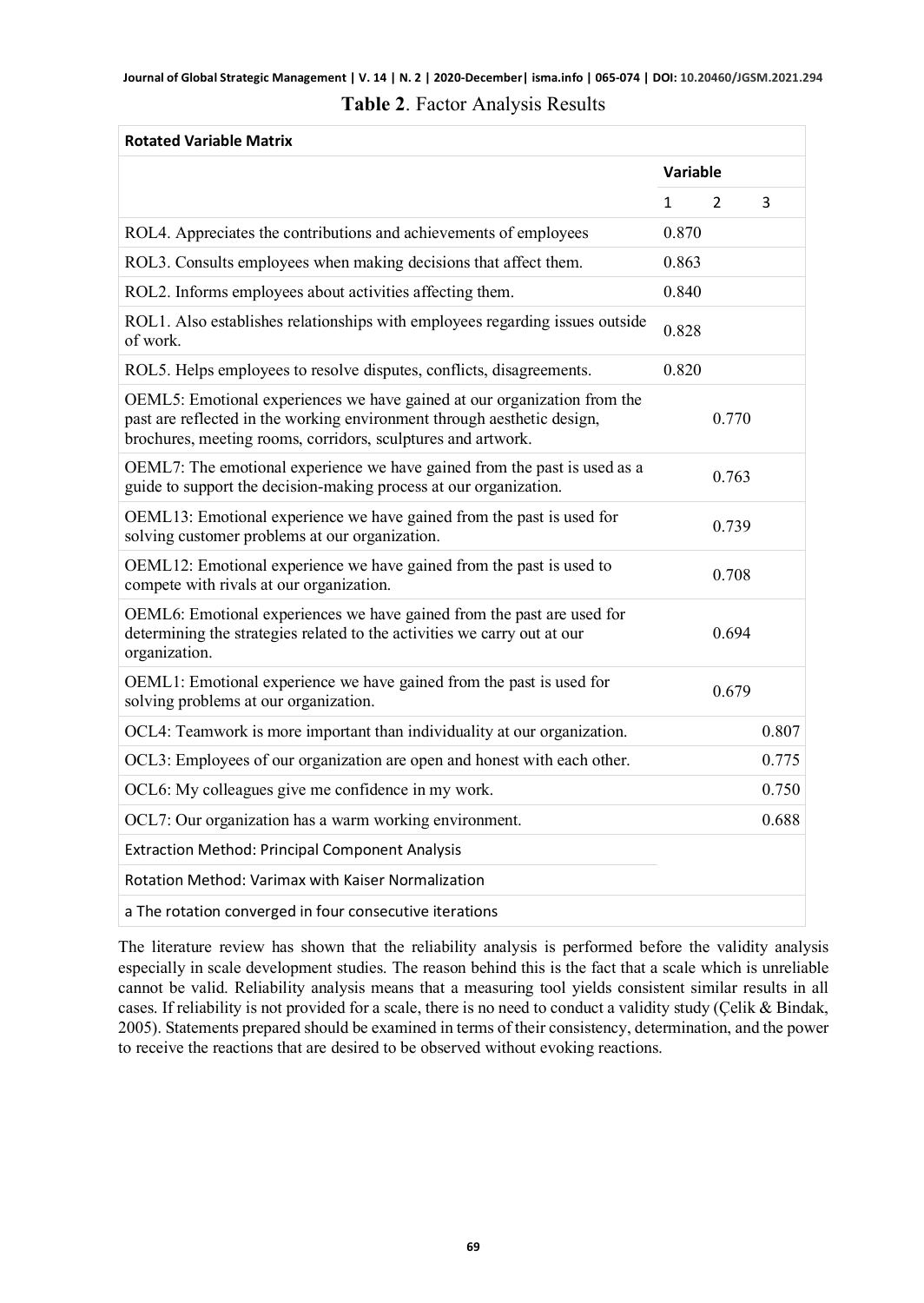### **Journal of Global Strategic Management | V. 14 | N. 2 | 2020-December| isma.info | 065-074 | DOI: 10.20460/JGSM.2021.294 Table 3**. Reliability Analysis Results

| <b>Variables</b>                      | Number Count Cronbach's Alpha $(a)$ Values |
|---------------------------------------|--------------------------------------------|
| Relationship-Oriented Leadership      | .900                                       |
| Organizational Emotional Memory Level | .854                                       |
| Organizational Commitment             | .793                                       |

After the factor analysis, reliability analysis was conducted to determine the internal consistency of the measurement by taking into account the average relationship between the variables. According to the literature, measurements with a Cronbach's alpha coefficient of 0.70 and above, as stated by Nunnally (1978), are considered sufficient (Nunnally, 1978; Hair et al., 2000).

It was determined that this resulted from the negative attitude of the employees toward their leaders or senior management due to the intense pace of work in the service sector. As a result of the attitudes and behaviors of the organization employees toward top management, their commitment to the institution lessens and they do not think of themselves as a part of the institution.

The predicted research hypotheses were tested using regression analysis. On examining the findings obtained as a result of the regression analysis,

| <b>Independent Variables</b>             | <b>Dependent Variables</b>                         | <b>Standard</b><br>ß | Sig. | <b>Adjusted</b><br>R2 | F<br>Value |
|------------------------------------------|----------------------------------------------------|----------------------|------|-----------------------|------------|
| Relationship-Oriented<br>Leadership      | Organizational<br><b>Emotional Memory</b><br>Level | $-.119$              | .003 | .013                  | 8.642      |
| Relationship-Oriented<br>Leadership      | Organizational<br>Commitment                       | $-.098$              | .016 | .008                  | 5.849      |
| Organizational Emotional<br>Memory Level | Organizational<br>Commitment                       | .574                 | .000 | .328                  | 292.881    |

#### **Table 4.** Regression Analysis Results

As a result of the regression analysis of the relationships between the variables, the relationships between all the variables are statistically significant except one where there was no statistically significant correlation between the independent variable relationship-oriented leadership and the dependent variable organizational commitment. Regarding the effects of independent variables on dependent variables, as the standard  $\beta$  value is significant at the level of \*\*: p <0.05 and \*\*\*: p <0.001 according to Sig value, two hypotheses were supported.

**Table 5.** Regression Analysis Results

| Independent<br><b>Variables</b>                    | Dependent<br>Variable        | <b>Standard</b><br>B | Sig. | <b>Adjusted</b><br>R <sub>2</sub> | F<br>Value |
|----------------------------------------------------|------------------------------|----------------------|------|-----------------------------------|------------|
| Organizational<br><b>Emotional Memory</b><br>Level | Organizational<br>Commitment | .570                 | .000 | .328                              | 292.881    |
| Relationship-<br>Oriented Leadership               |                              | $-.031$              | .367 | .328                              | 146.803    |

Hypotheses were evaluated according to the results of regression analysis are shown in Table 7: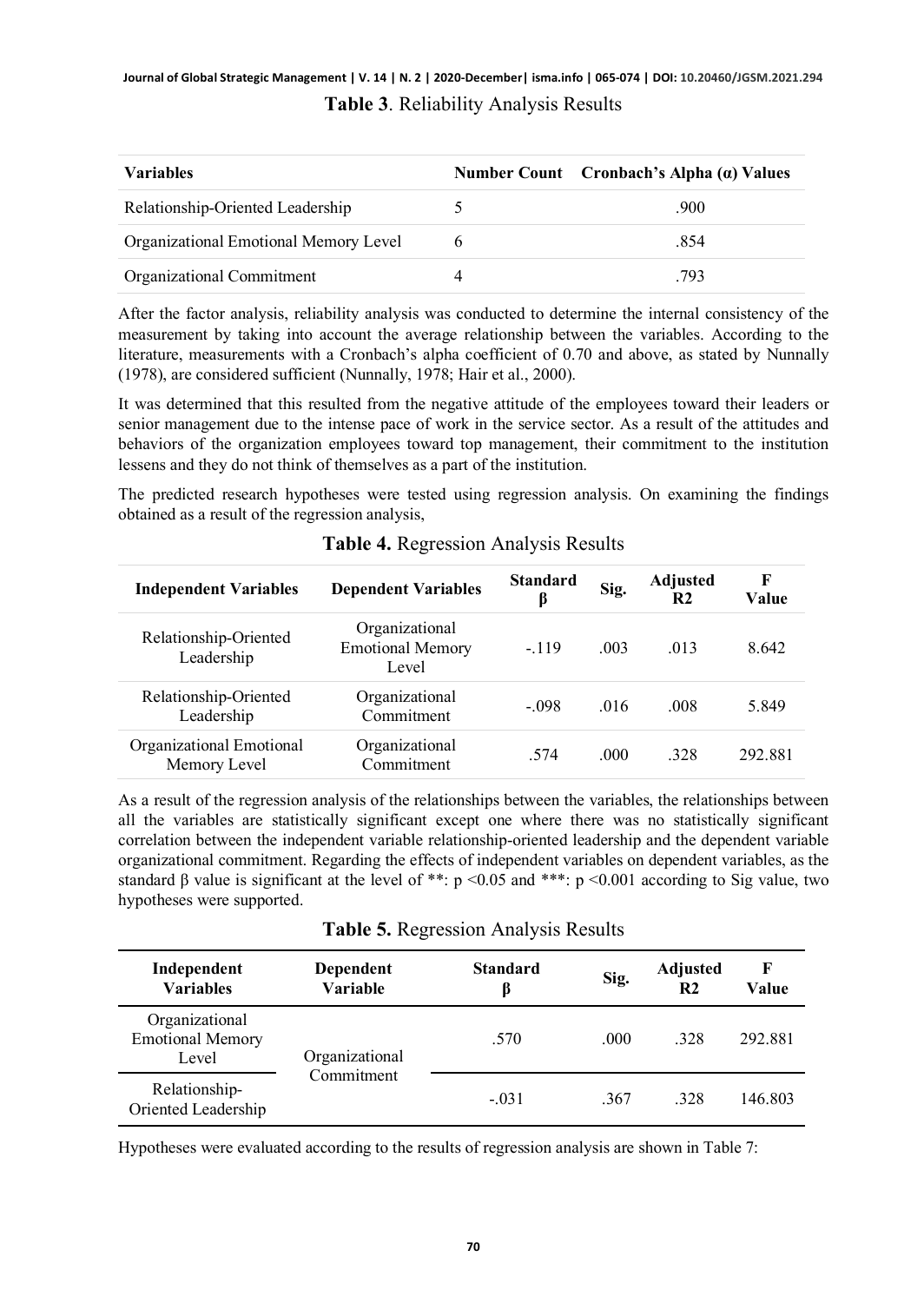| <b>Hypotheses</b>                                                                                                  | <b>Conclusion</b>    | Sig.    |
|--------------------------------------------------------------------------------------------------------------------|----------------------|---------|
| H1: There is a relationship between Relationship-Oriented<br>Leadership and Organizational Emotional Memory Level. | <b>SUPPORTED</b>     | p<0.05  |
| H2: There is a relationship between Relationship-Oriented<br>Leadership and Organizational Commitment.             | <b>NOT SUPPORTED</b> |         |
| H3: There is a relationship between Organizational<br>Emotional Memory Level and Organizational Commitment.        | <b>SUPPORTED</b>     | p<0.001 |

### **Table 6**. Regression Analysis Results

As a result of the hypothesis tests performed among the variables specified in the research model, except for the effect of the intermediate variable, H1 and H3 were supported at the significance level of  $p<0.05$ and  $p<0.001$  as the result of the regression analysis. In the relationships between variables, the H1 hypothesis was statistically significant in the opposite direction (negative). In other words, a relationshiporiented leadership had an adverse relationship with the level of organizational emotional memory. The

H2 hypothesis was not supported because there was no significant relationship as a result of the regression analysis conducted on the relationship between variables.

### **DISCUSSION**

Leaders in teams could be more understanding towards their employees as mentoring them in their business routines. This way, employees feel like more supported. Supporting employees helps them to understand and utilize unique talents in organizations (Henkel, Marion Jr. & Bourdeau, 2019). It is strongly indicated in the literature that relationship-oriented leadership directly affects organizational emotional memory in a positive way, as it is also supported in the findings. Once the relationship-oriented leaders find their employees' unique talents, they may motivate the talents to outburst their capabilities to enhance the organizational emotional memory levels that can lead to performance increase in the organization.

On the other hand, as a result of the attitudes and behaviors of the employees toward top management, their commitment to the institution lessens and they do not think of themselves as a part of the institution. The main reason of this unexpected negative relationship is caused by the characteristics of the durable goods industry. The research was focused on durable goods industry and the employees seem to have more empathy with task-oriented leadership instead of the relationship-oriented one. Further researches can be conducted to understand the difference among the industries.

A relationship-oriented leadership will let for a more agile project-based work environment, which means the team members can act quickly with the trust of their managers (Farley, 2005). As relationship-oriented leadership based organizational structures, employees feel like they should be agile the most times and it causes not being committed but always into a change for them. Creating friendly environment in the organization by the relationship-oriented leadership, if that trust point goes further as seeing the leader like their daily life friends, that would have an impact as losing thee hierarchy and respect to the power. And it would be ended as not feeling so committed but more free spirit as employees in organizations.

Even though it is found in this research that relationship-oriented leadership has a positive impact on organizational emotional memory level and negative impact on organizational commitment; it is also found that organizational emotional memory level and organizational commitment has a positive relationship. And it is questioned what happens if relationship-oriented leadership effects both organizational emotional memory level and organizational commitment.

The most important point here is, it is normally believed that employees prefer leaders who are friendly to them. It even has a good impact on organizational emotional memory level. However, when the leader is in the operations it decreases organizational commitment. Because employees do not like to feel negative feelings such as worry, anxiety etc. diverted from the leader. There is a fine thin line between "relationshiporiented leadership" and "pushy leadership". In this research, it is observed that these two perspectives are confused. If the leader is always friendly to the employees, they will feel the risk of being flowed by the leader in case they have low performance time-to-time. Their organizational commitment will be affected negatively in the organizations due to negative feelings they start to have. (Overbeek, 2020)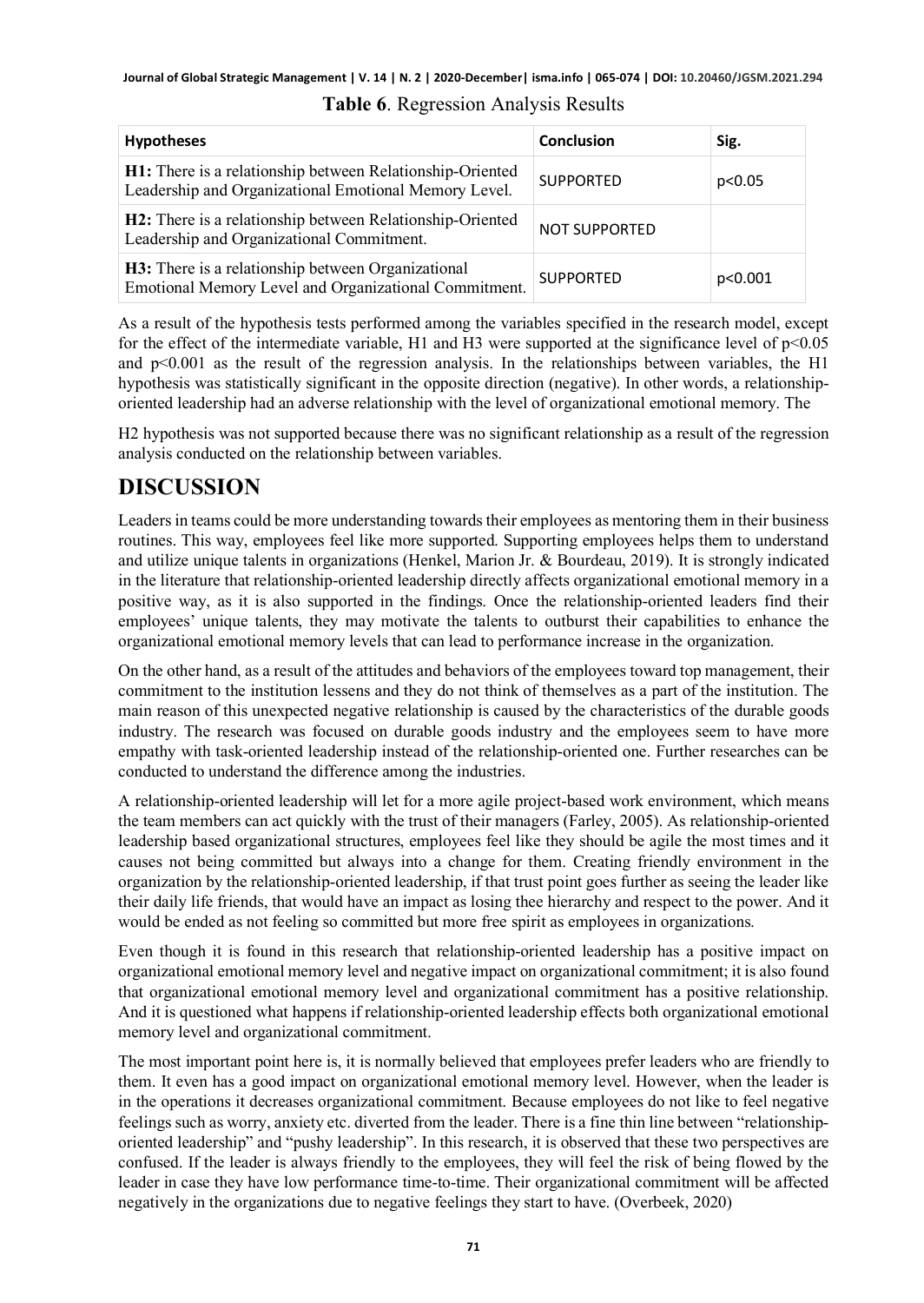Employees' organizational emotional memory levels decrease when they face with the attitudes and behaviors of senior management. This also showed that the employees worked more hours than they supposed to within the organization due to intense pace of work, have lower organizational memory levels.

### **LIMITATIONS AND SUGGESTIONS**

Considering the pace of work, it is essential to observe the level of organizational memory and organizational commitment in different sectors. One of the limitation of this study is the differences between sectors are disregarded. It is suspected that especially public sector can have different levels of relationship between relationship-oriented leadership and organizational commitment. Making a distinction between private or public sectors may reveal other possible results. While private sector employees have a fear of losing their jobs, civil servants working in the public sector have no such fear. Naturally, the occurrence of a compulsory or optional situation should not be expected in this case.

There can also be differences between service and manufacturing sector. The service sector was the scope of this study and creativity is crucial in service sector, therefore the employees can be demotivated when there is excess pressure on them. On the other hand, manufacturing sector has stronger framework. Therefore, it is crucial to re-test the hypothesis in manufacturing and public sectors separately.

The other limitation of the study is the differences between male and female employees were not considered during the analysis. If the sample size was larger to focus on male and females separately, there could be a probability that the differences can be observed for two genders. Additionally, if there was a following qualitative study, it could be possible to shed light on psychological factors that affect the relationshiporiented leadership, organizational memory level and organizational commitment.

The findings of this study can inspire the business professionals to adjust their management skills and enhance the organizational performance. On the other hand, academicians who focus on management sciences can conduct further research in various sectors and add other dimensions especially with qualitative research.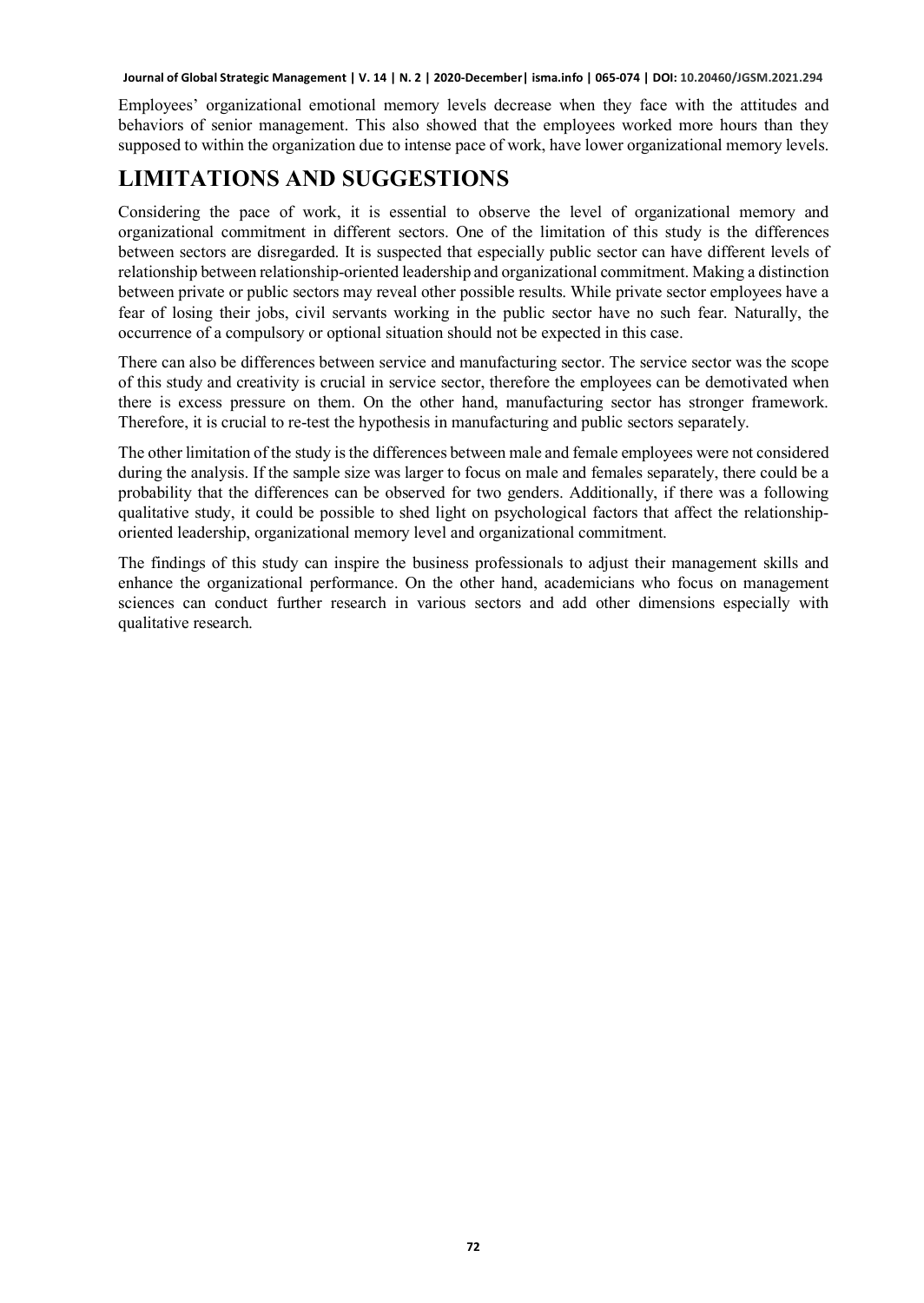### **REFERENCES**

Akgün, A. E., Keskin H., ve Byrne J. C. (2009), "Organizational emotional capability, product and process innovation, and firm performance: An empirical analysis" Journal of Engineering and Technology Management, Vol: 26, pp. 103–130.

Akgün A., Keskin H. ve Bryne J.C (2012), "The Role of Organizational Emotional Memory on Declarative and Procedural Memory and Firm Innovativeness" JPROD INNOV MANAG, Vol. 29, No 3, pp. 432–451.

Akgün A., Keskin H. ve Bryne J.C (2012), "Organizational Emotional Memory" Management Decision, Vol. 50, No 1, pp. 95–114.

Al-Faouri, A. H., Al-Nsour, M. M., & Al-Kasasbeh, M. M. (2014). The impact of workforce agility on organizational memory. Knowledge Management Research & Practice, 12(4), 432-442.

Alvesson, M. (2012), Understanding organizational culture - 2nd Edition, SAGE, London.

Antonakis, J., Ashkanasy, N. M. ve Dasborough, M. T. (2009), "Does leadership need emotional intelligence?" The Leadership Quarterly, Vol. 20, pp. 247–261.

Aram H. Massoud, Jameel, A. S. ., & Abd Rahman Ahmad. (2020). Stimulating Organizational Citizenship Behavior by Applying Organizational Commitment and Satisfaction. International Journal of Social Sciences and Economic Review, 2(2), 20-27.

Ashforth, B. E., Rogers, K. M. ve Corley, K. G. (2011), "Identity in organizations: Exploring cross-level Dynamics" Organization Science, Vol. 22, No 5, pp. 1144–1156.

Aube, C., Rousseau, V., & Morin, E. M. (2007). Perceived organizational support and organizational commitment. Journal of managerial Psychology.

Benkhoff, B. (1997). Disentangling organizational commitment. Personnel review.

Bradford, David L. ve Cohen, Allan R. (1984), Managing for Excellence : The Guide to Developing High Performance in Contemporary Organizations, Wiley, New York.

Bragg, J. E. ve Andrews, I. R. (1973), "Participative decision making: An experimental study in a hospital" Journal of Applied Behavioral Science, Vol. 9, No 6, pp. 727-735.

Briker, R., Walter, F., & Cole, M. S. (2020). The consequences of (not) seeing eye-to-eye about the past: The role of supervisor–team fit in past temporal focus for supervisors' leadership behavior. Journal of Organizational Behavior, 41(3), 244-262.

Cooper, M.R. ve Wood, M.T. (1974), "Effects of Member Participation and Commitment in Group Decision Making on Influence, Satisfaction, and Decision Riskiness" Journal of Applied Psychology, Vol. 59, pp. 127-134.

Cote, S. (2014), "Emotional intelligence in organizations" Annual Review of OrganizationalPsychology and Organizational Behavior, Vol. 1, pp. 459-488.

Çelik, H. C. ve Bindak, R. (2005), "Sınıf öğretmenliği bölümü öğrencilerinin matematiğe yönelik tutumlarının çeşitli değişkenlere göre incelenmesi", Kastamonu Eğitim Dergisi, 13 (2) 427–436.

Farley, C. (2005). HR's role in talent management and driving business results. Employment Relations Today, 32(1), 55-61.

Finegan, J. E. (2000). The impact of person and organizational values on organizational commitment. Journal of occupational and Organizational Psychology, 73(2), 149-169.

Goldstein, Irwin L. (1986), Training in Organizations : Needs Assessment, Development, and Evaluation Monterey, Brooks/Cole Pub. Co., California.

Hair, J. F., Black, W. C., Babin, B. J. ve Anderson, R. E. (2010), Multivariate Data Analysis: A Global Perspective - 7th ed., Upper Saddle River: NJ.

Henkel, T. G., Marion Jr, J. W., & Bourdeau, D. T. (2019). Project Manager Leadership Behavior: Task-Oriented Versus Relationship-Oriented. Journal of Leadership Education, 18(2), 1.